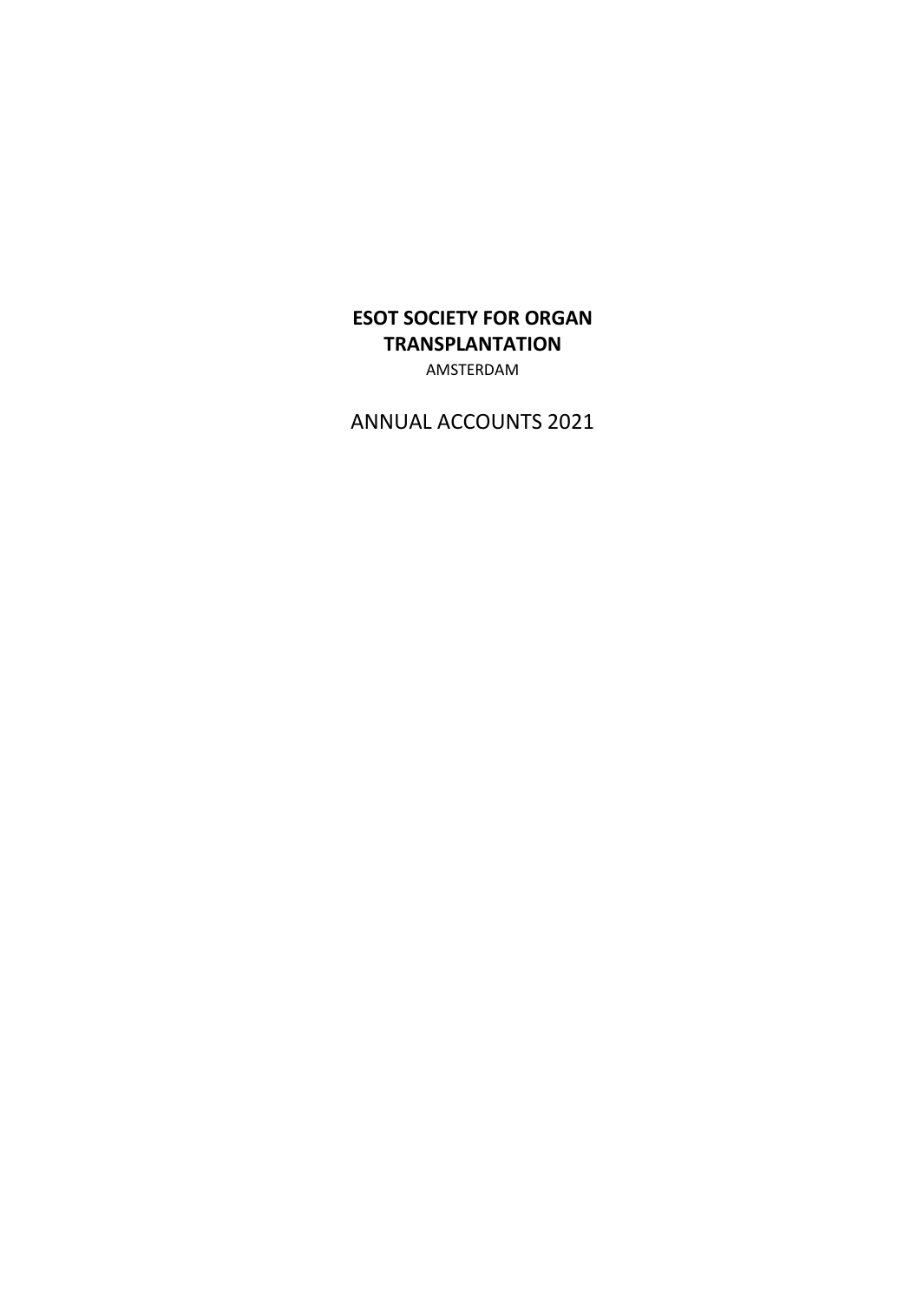# BALANCE SHEET AS AT 31 DECEMBER 2021

*After proposal profit appropriation*

# **ASSETS**

|                                                                 |   | 2021              |                        | 2020               |                        |
|-----------------------------------------------------------------|---|-------------------|------------------------|--------------------|------------------------|
|                                                                 |   | <b>EUR</b>        | <b>EUR</b>             | <b>EUR</b>         | <b>EUR</b>             |
| <b>CURRENT ASSETS</b>                                           |   |                   |                        |                    |                        |
| <b>RECEIVABLES</b><br>Receivables from group companies<br>Other | 2 | 898,732<br>12,789 |                        | 1,409,443<br>2,265 |                        |
|                                                                 |   |                   | 911,521                |                    | 1,411,708              |
| CASH AT BANK AND IN HAND<br>Total current assets                | 3 |                   | 3,709,685<br>4,621,206 |                    | 3,843,382<br>5,255,090 |
|                                                                 |   |                   | 4,621,206              |                    | 5,255,090              |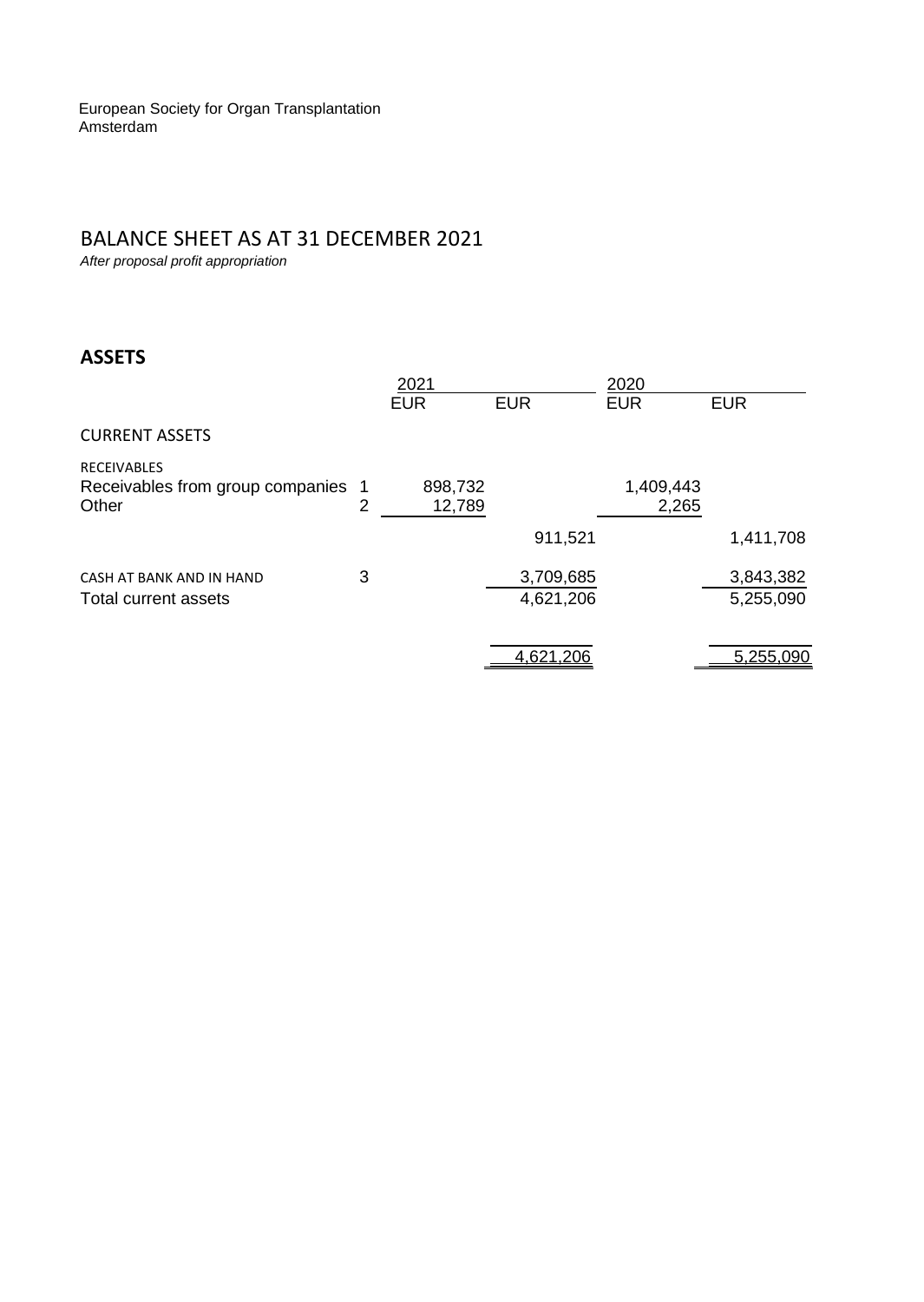# **LIABILITIES**

|                               | 2021       |            | 2020       |            |  |
|-------------------------------|------------|------------|------------|------------|--|
|                               | <b>EUR</b> | <b>EUR</b> | <b>EUR</b> | <b>EUR</b> |  |
| <b>CONTINUATION RESERVES</b>  |            | 4,366,285  |            | 5,060,520  |  |
| SHORT-TERM LIABILITIES        |            |            |            |            |  |
| Other liabilities and accrued | 254,921    |            | 194,570    |            |  |
| expenses                      |            | 254,921    |            | 194,570    |  |
|                               |            |            |            |            |  |
|                               |            | 4,621,206  |            | 5,255,090  |  |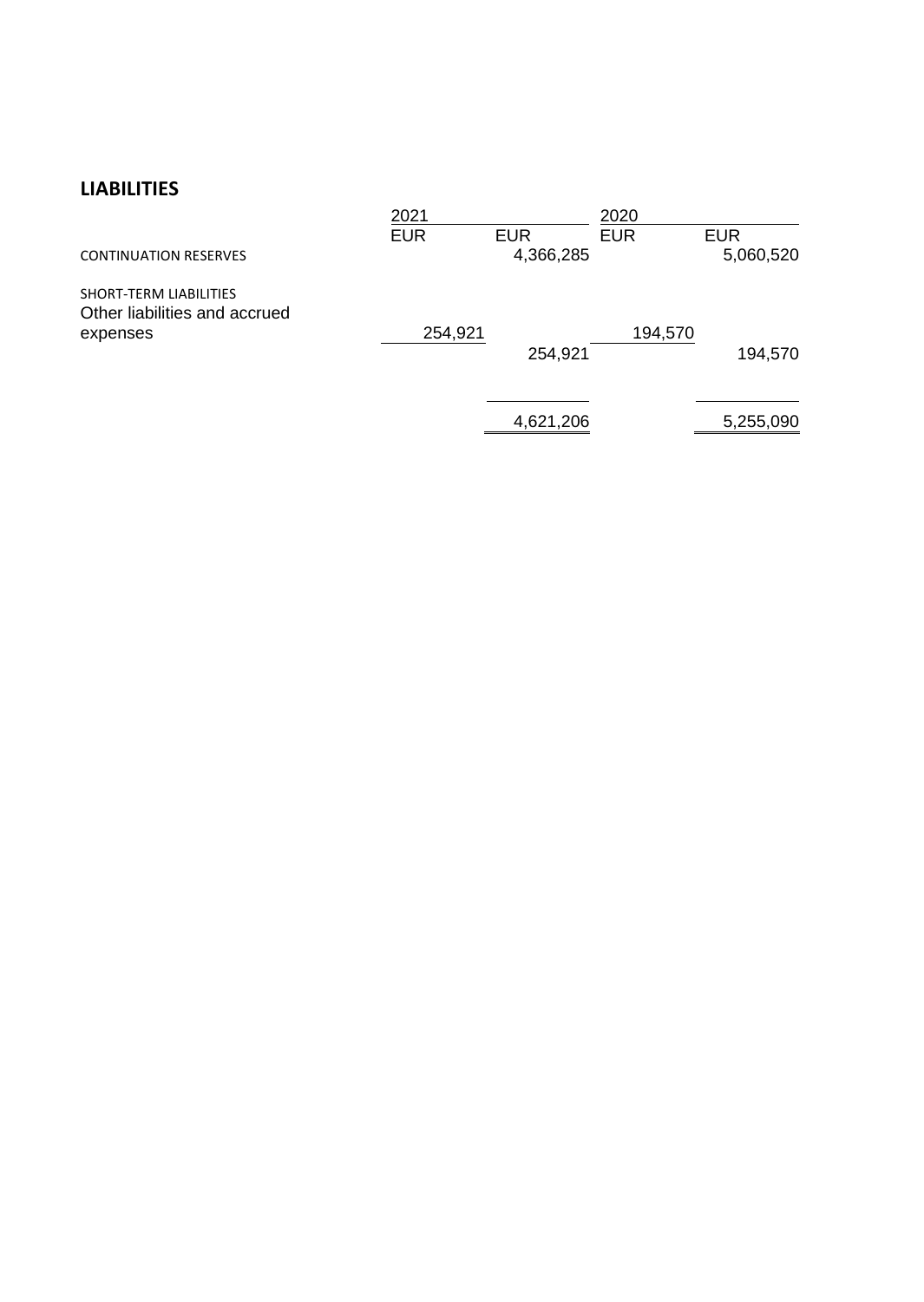ESOT Society for Organ Transplantation Amsterdam

## **PROFIT AND LOSS ACCOUNT FOR THE YEAR 2021**

|                                        |   | Budget 2021 |            | 2021       |            | 2020       |            |
|----------------------------------------|---|-------------|------------|------------|------------|------------|------------|
|                                        |   | <b>EUR</b>  | <b>EUR</b> | <b>EUR</b> | <b>EUR</b> | <b>EUR</b> | <b>EUR</b> |
| <b>INCOME</b>                          | 6 |             | 691,891    |            | $-435,709$ |            | $-378,263$ |
| Direct costs                           |   | 136,000     |            | 232,487    |            | 132,848    |            |
| Salaries and wages                     | 8 | 1,800       |            | 1,800      |            | 1,800      |            |
| Other operating expenses               | 9 | 3,451       |            | 5,301      |            | 3,416      |            |
| <b>TOTAL OPERATING EXPENSES</b>        |   |             | 141,251    |            | 239,588    |            | 138,064    |
| <b>OPERATING RESULT</b>                |   |             | 550,640    |            | $-675,297$ |            | $-516,327$ |
| Financial income and expense 10        |   |             |            |            | $-18,938$  |            | 1,852      |
| <b>NET RESULT</b>                      |   |             | 550,640    |            | $-694,235$ |            | $-514,475$ |
| <b>APPROPRIATION OF RESULT</b>         |   |             |            |            |            |            |            |
| Added to/Deducted from General reserve |   |             | 550,640    |            | $-694,235$ |            | $-514,475$ |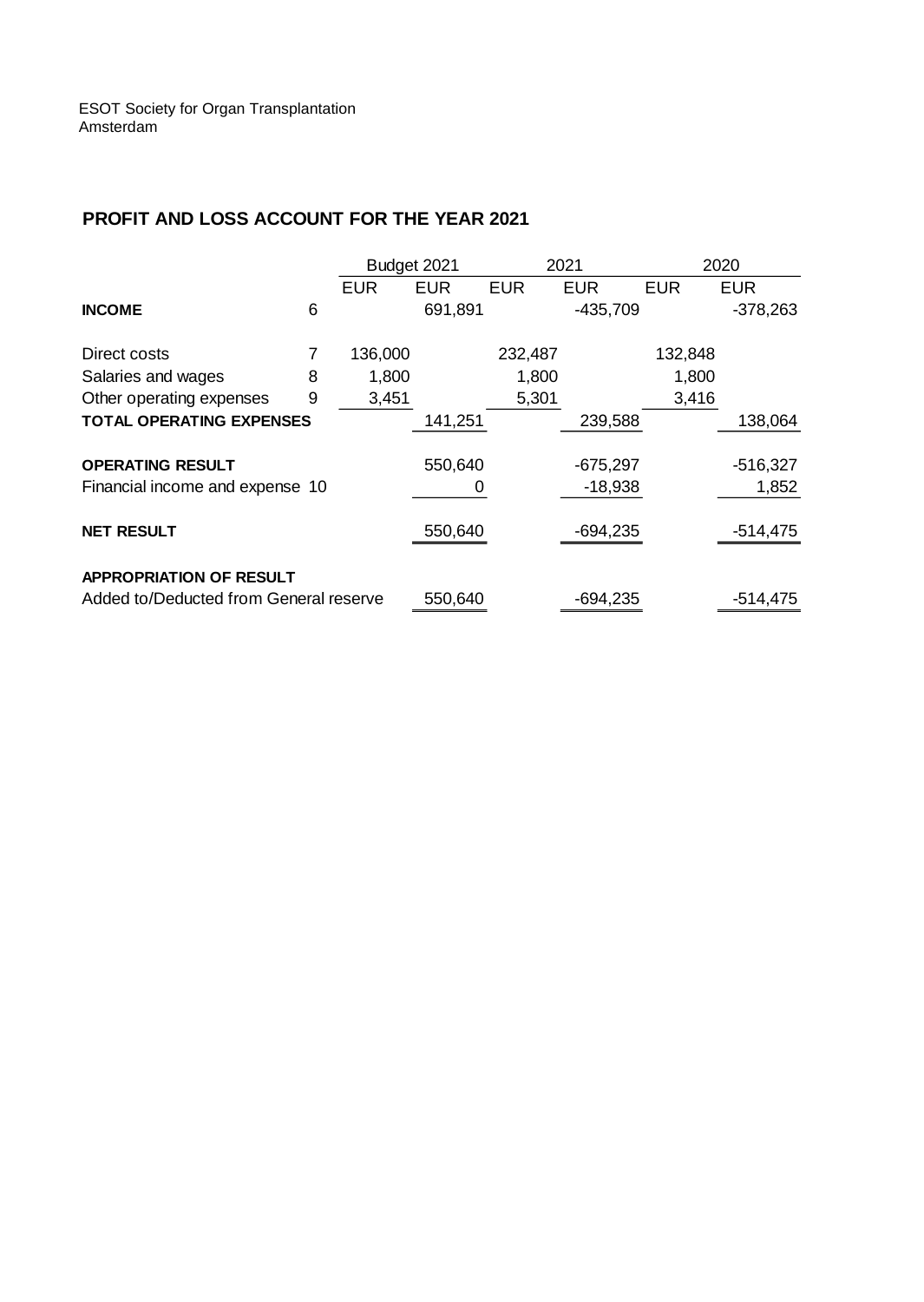ESOT Society for Organ Transplantation Amsterdam

## NOTES TO THE FINANCIAL STATEMENTS

## GENERAL

## *ACTIVITIES*

European Society for Organ Transplantation was incorporated on 27 February 2009 and has it's registered office in Amsterdam (KvK nr. 34329686). The Society's main activities started in 2011 and are:

- furthering and encouragement of knowledge and research concerning donation and/or transplantation;

- creating a scientific forum for activities in the field of donation and/or transplantation.

It aims to achieve this purpose, among other things, through:

- being a forum for discussions about both positive and negative clinical and scientific experiences, introduction of confirmed experimental findings and new methods within the clinical practice, legal and ethical problems and questions related to donation and/or transplantation and experimental research;

- planning and organizing of multi-centre studies;

- collaboration with organ distributing and other organizations or authorities dealing with organ donation and/or transplantation;

- contributing to education and training;

- contributing to quality guidelines concerning donation and/or transplantation;

- taking part in legal persons, whatever their legal form, which are aimed at obtaining financial means for the benefit of the Society.

The European Society for Organ Transplantation is a major scientific and not-for-profit society and dedicated to exchange knowledge about donation and transplantation, thus improving health and well-being of patients affected by end stage organ disease. Involving many dedicated voluntary professionals ESOT provides an extensive education program and generates best-practice guidelines in the field of transplantation.

ESOT is registered as a charity (Algemeen Nut Beogende Instelling: ANBI) in the Netherlands.